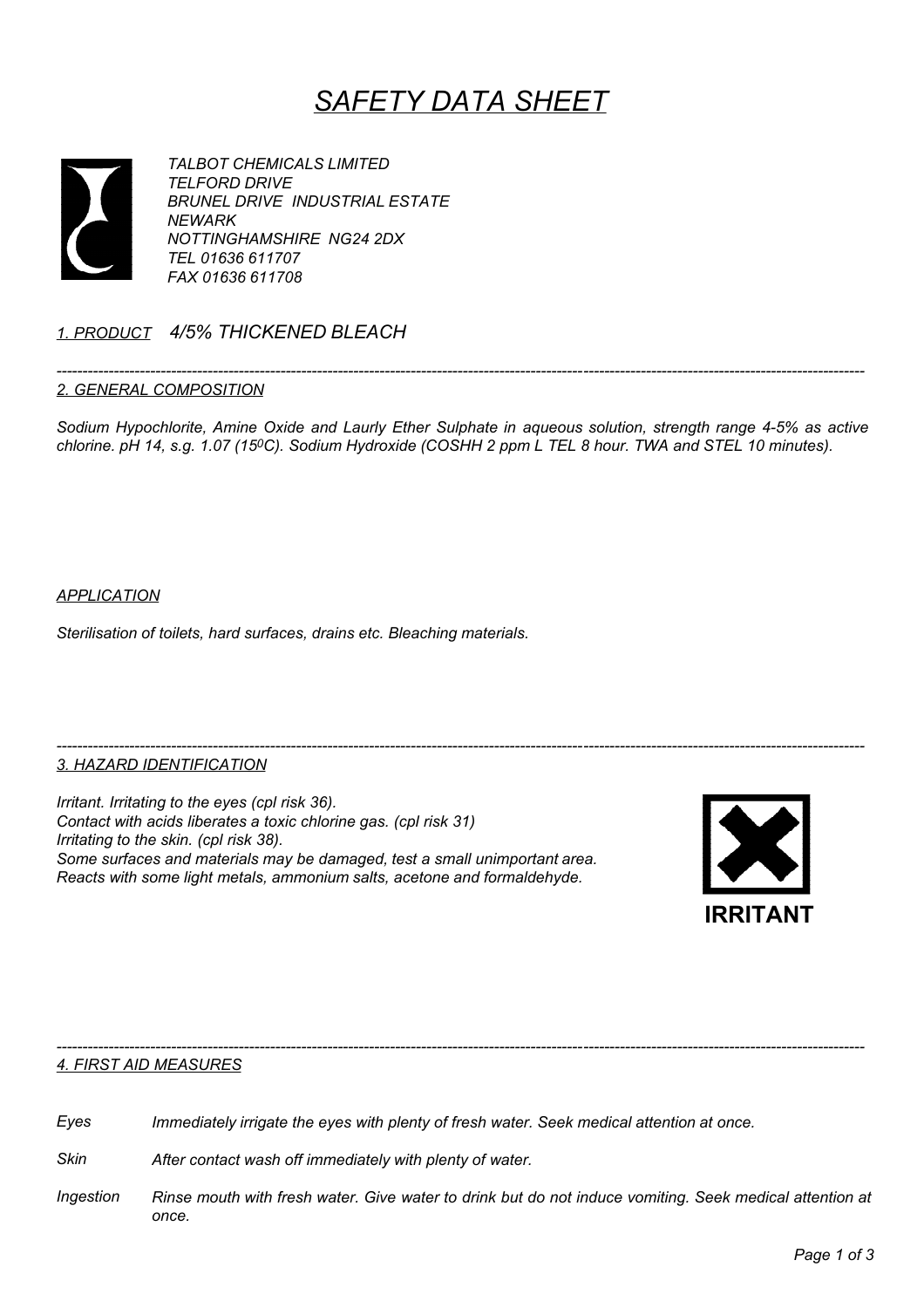# 5. FIRE FIGHTING MEASURES

Non flammable but a strong oxidising agent and is a fire risk in contact with organic materials. Extinguish with foam, chemical or water.

ID No 1791 IMCO No 8104 CAS No 7681-52-9 Hazchem Code 2R

#### ----------------------------------------------------------------------------------------------------------------------------------------------------------- 6. ACCIDENTAL RELEASE MEASURES

Small spillages should be washed away with water. Larger spillages contain with earth or sand. Wash down site of spillage with water. Do not use organic materials. Do not mix with other waste products. Dispose of in accordance with local authority regulations.

#### ----------------------------------------------------------------------------------------------------------------------------------------------------------- 7. HANDLING AND STORAGE

- Handling Avoid contact with eyes and skin (cpl safety 24/25). Wear plastic or rubber gloves and eyeshields (cpl safety 36). Do not take internally. Do not mix with other cleaners (cpl safety 50). If clothing is wetted remove and wash in fresh water (cpl safety 27).
- Storage Keep out of reach of children (cpl safety 2). Store upright in a cool place (cpl safety 3).

#### ----------------------------------------------------------------------------------------------------------------------------------------------------------- 8. EXPOSURE CONTROLS/PERSONAL PROTECTION

Avoid contact with eyes and skin.

- Eye: Safety goggles recommended.
- Hand: Impervious gloves recommended.
- Skin: Protective overalls and shoes/boots recommended.

Respiratory: Non required.

#### ----------------------------------------------------------------------------------------------------------------------------------------------------------- 9. PHYSICAL AND CHEMICAL PROPERTIES (Not a Specification)

| Appearance                  | : Straw coloured liquid.         |
|-----------------------------|----------------------------------|
| Odour                       | : Characteristic chlorine smell. |
| pH (1% solution)            | : 10.5                           |
| Pour point                  | : NA                             |
| Flash point                 | : NA                             |
| <b>Explosion Limits</b>     | : NA                             |
| Density @ 20 <sup>o</sup> C | : 1.076                          |
| Solubility                  | : Fully water soluble.           |